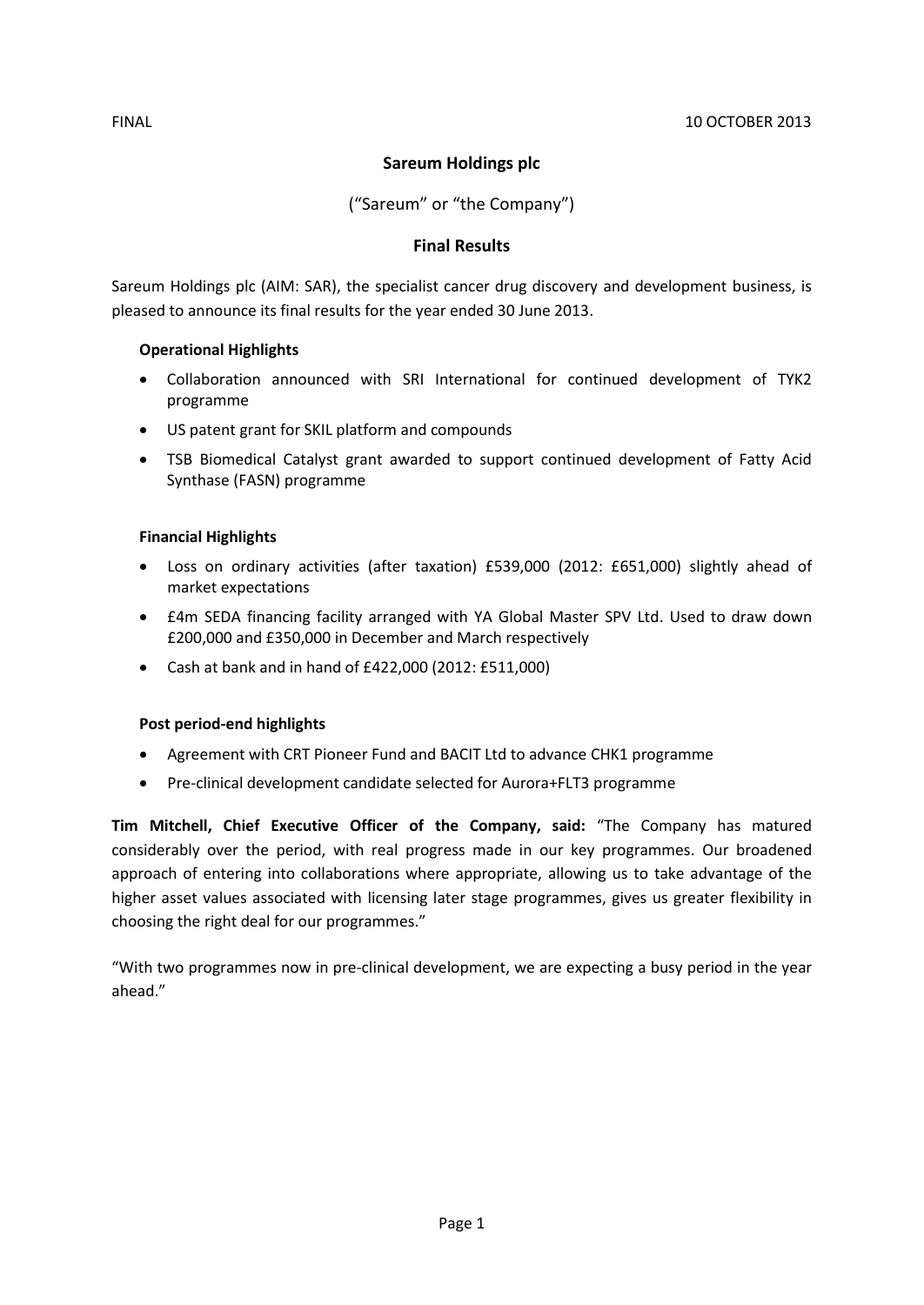### **Enquiries:**

| <b>Sareum Holdings plc</b>                                               |                      |
|--------------------------------------------------------------------------|----------------------|
| Tim Mitchell                                                             | 01223 497 700        |
| <b>Sanlam Securities UK Limited (Nomad)</b>                              |                      |
| <b>Simon Clements</b>                                                    | 020 7628 2200        |
| <b>Hybridan LLP (Broker)</b>                                             |                      |
| Claire Noyce / William Lynne                                             | 020 7947 4350 / 4361 |
| The Communications Portfolio (Media enquiries)<br><b>Ariane Comstive</b> | +44 (0) 20 7536 2028 |
| ariane.comstive@communications-portfolio.co.uk                           |                      |

### **Chairman's statement**

This year has seen Sareum broaden its approach of aiming to out-licence its drug discovery programmes at pre-clinical or discovery stage to include entering into collaboration and codevelopment partnerships intended to bring its programmes to a late pre-clinical or early clinical stage before seeking a licensing deal.

As noted in the Company's Half-Yearly Report and Research Update of 18 February 2013, the Directors believe there is a greater appetite amongst pharmaceutical companies for in-licensing at these later development stages. The more lucrative licensing deal terms that can be achieved at these stages are expected to more than compensate for the cost and risk involved, thus providing a greater return to shareholders in the medium to longer term.

Whilst we will assess how we develop and commercialise each programme on a case by case basis, the Board recognises that there are multiple benefits to taking a collaborative approach to later preclinical and early clinical development.

In the case of the CHK1 Kinase Inhibitor programme announcement at the end of September 2013, the new investment collaboration will provide greater financial resources and expertise for the programme. It will enable Sareum to progress through what would otherwise be a relatively costly pre-clinical and Phase 1 clinical development stage without the need to divert resources from its other research programmes. Finally, this approach also gives Sareum the potential upside of higher asset values associated with programmes developed to a clinical stage.

The main benefit of the co-development partnership, announced in April 2013, to advance Sareum's Tyrosine Kinase 2 (TYK2) small molecule drug discovery programme in collaboration with the US research and development institute, SRI International, is that it gives Sareum access to world-class autoimmune disease biology and drug development expertise in a complex area of biology that is outside of Sareum's expertise, and offsets a significant amount of the ongoing research costs.

We continue to engage in discussions with potential partners for the Aurora+FLT3 Kinase Inhibitor programme. The selection of a pre-clinical development candidate for this programme (announced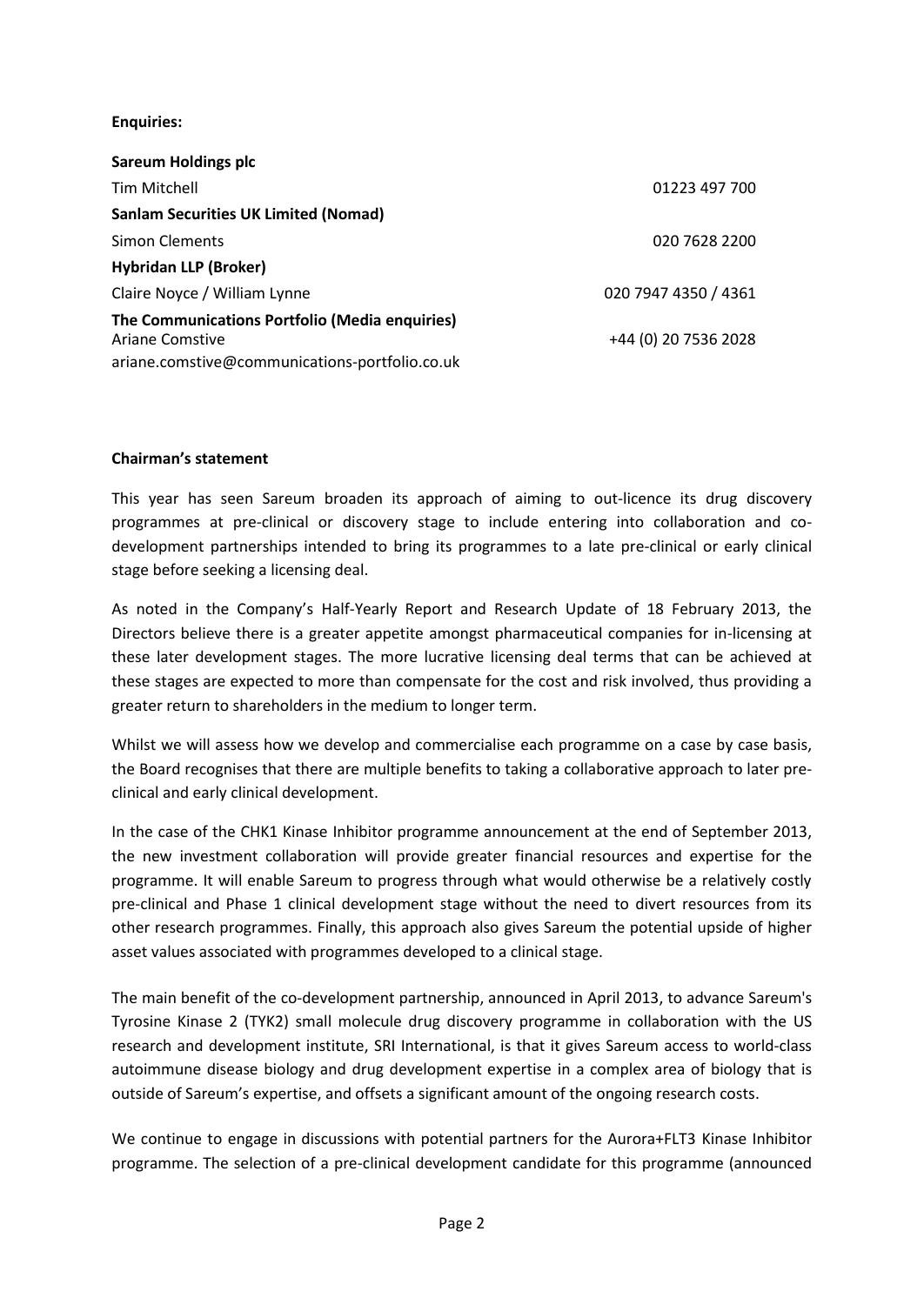July 2013) and the grant in the USA of one of the patents that protects the compounds associated with the programme (announced February 2013), enhances the data package that we can present to potential licence and collaboration partners.

We are continuing with our strategy to outsource laboratory research since this allows us to maintain a low operational cost base and maximise our ability to make efficient use of our cash. During the year the Company was awarded a grant of £150,000 in support of its Fatty Acid Synthase (FASN) research programme by the Biomedical Catalyst, which is operated by the Technology Strategy Board. The availability of the £4 million SEDA facility also provides us with a measure of flexibility to support ongoing development work across all our programmes. During the year the Company successfully raised a total of £550,000 (gross) through two draw down calls on this facility. While the SEDA facility will remain an important way of financing ongoing activities, the Directors will also consider all other funding options available to the Company.

Net assets at the year-end were £439,000, principally arising from the cash at bank and in hand of £422,000. The loss after taxation was £539,000 (2012: £651,000), slightly ahead of market expectations. This is in part due to the reduced R&D expenditure requirement as a result of the SRI collaboration for the TYK2 programme and the TSB grant for the FASN programme.

### **Advanced programmes**

### *CHK1 Kinase Inhibitors*

Safety pharmacology studies performed to date on the programme's pre-clinical development candidate support its progression towards the clinic. Oral bioavailability has been demonstrated in three species, strengthening our expectation that the compound will be able to be administered via the oral route in future clinical studies. In addition, several peer reviewed journal articles on the programme's lead compounds have been published, describing their efficacy in pre-clinical models as single agents and in combination with chemo- and radio- therapy.

In further studies, in *in vivo* models of AML and neuroblastoma, compounds from our CHK1 inhibitor programme dosed alone, demonstrated significant reductions in tumour growth rates compared to controls receiving no treatment. These compounds were administered via the oral route. We have continued to add more data on the performance and safety of our lead compound to build the dossier used to brief potential future partners, and to support potential future clinical trials applications.

The recently announced agreement with CPF and BACIT now allows the completion of the preclinical development of the CHK1 candidate. These studies focus on two main areas: demonstrating control of the production of the candidate molecule, and an assessment of its safety profile. Successful conclusion of these studies, which are expected to take up to 18 months, will allow the submission of a clinical trials application, which, if approved, would allow the initiation of first-inhuman trials in cancer patients. It is envisaged that such trials will assess the safety of the molecule as a single agent, and in combination with standard-of-care chemotherapy at one of the world's leading cancer specialist hospitals, The Royal Marsden.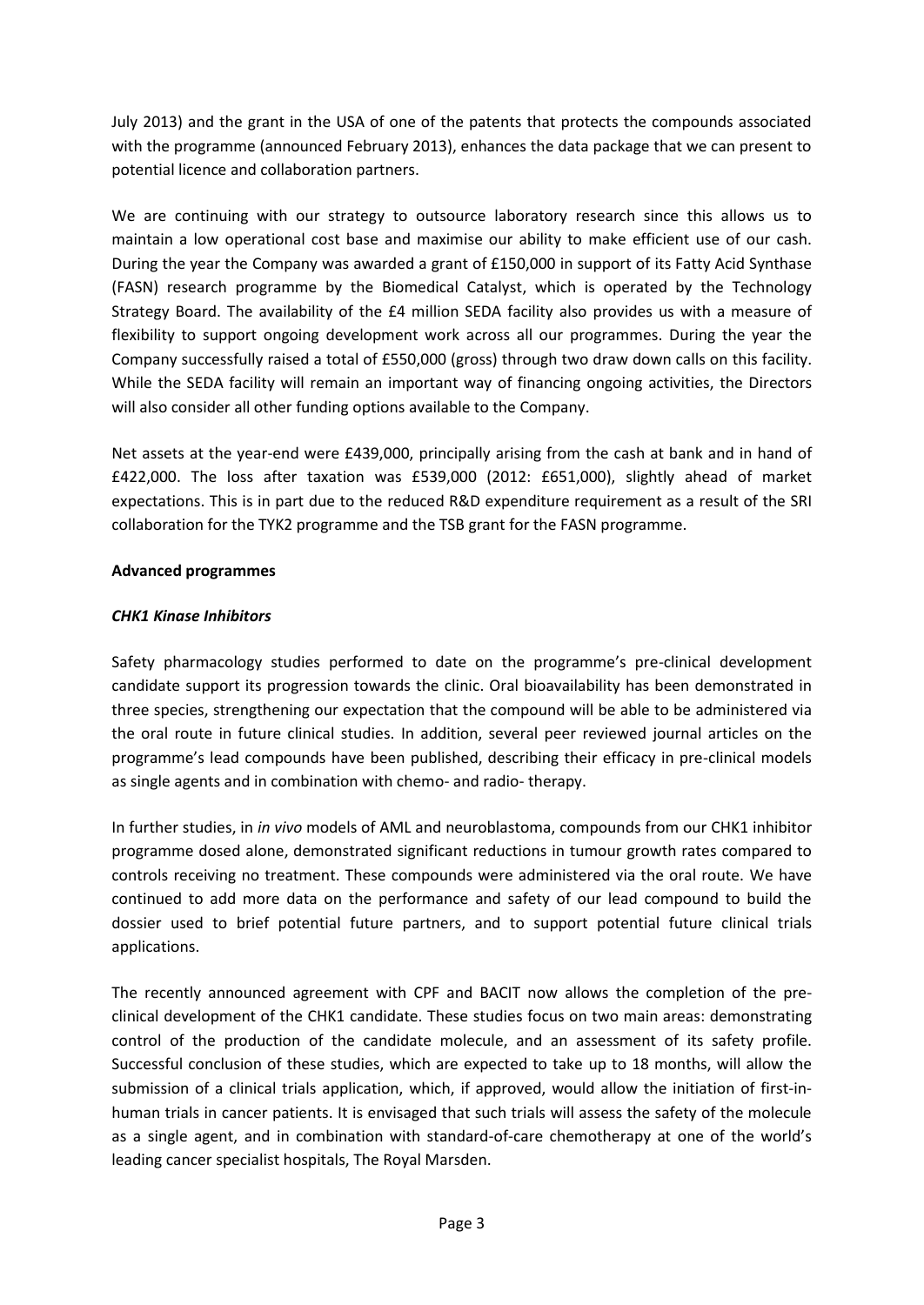Under the terms of the licence agreement with CPF, Sareum and the originating research partners, CRT and the ICR, are entitled to an up-front fee plus success milestone and royalty payments. As the collaboration progresses, Sareum will provide a proportion, amounting to up to £800,000 in the year to June 2014, of the funding required. Benefits are expected to accrue in terms of shared sub-licence revenues and maintaining an interest in a more valuable asset that has both safety and clinical data.

## *Aurora+FLT3 Kinase Inhibitors*

Progress on the Company's Aurora kinase inhibitors continued as planned having been evaluated in *in vivo* efficacy models. Aurora kinase is involved in the control of mitosis (cell division), and FLT3 kinase over-activation is the most common mutation in acute myeloid leukaemia (AML, the most common form of adult leukaemia) patients. Aurora+FLT3 kinase inhibitors have the potential to treat various forms of cancer, including AML. We previously announced the successful results of a model study measuring the effect of one of our dual Aurora+FLT3 inhibitors against AML. The study showed that the leukaemia regressed to such an extent that no detectable cancer could be found in any of the ten cases treated with a Sareum compound. The study compared favourably with similar studies published in literature for the Aurora kinase inhibitors that are currently in clinical trials.

We subsequently generated and tested further analogues of this lead compound, and in July 2013 announced the selection of a preclinical development candidate. The candidate demonstrates the same level of efficacy as the previous lead compound in a model of AML, but has an improved early safety profile, and better ADME (absorption, distribution, metabolism, excretion) properties. The candidate was also screened against a range of haematological cancer cell types, and showed particular promise against Acute Lymphoblastic Leukaemia (ALL) in addition to AML. We will continue to evaluate the candidate in further disease models, focussing particularly on leukaemias, whilst we initiate the pre-clinical development.

We continue to seek licensing or co-development partners for this programme, which is wholly owned by Sareum, and to optimise a sub-group of programme compounds that can be orally dosed. The recent grant of a US patent (as announced on 7 February 2013), that protects Sareum's intellectual property on this programme should provide any prospective partner with further confidence in the programme's IP and strengthen our negotiating position.

### *TYK2 Kinase Inhibitors*

Our TYK2 kinase inhibitor programme is focussed on autoimmune and inflammatory disorders such as multiple sclerosis, psoriasis and inflammatory bowel disease. This is a new area of biology and disease models in this therapeutic area are costly and complex. We were therefore delighted to reach an agreement with SRI International to collaborate in this area with their Centre for Immunology and Infectious Diseases, and it is an endorsement of the quality of compound that our SKIL platform is able to generate. SRI will use its own financial resources to carry out the biological testing whilst Sareum will continue to support the chemical programme as the data generated by SRI helps to develop the structure-activity relationship profile.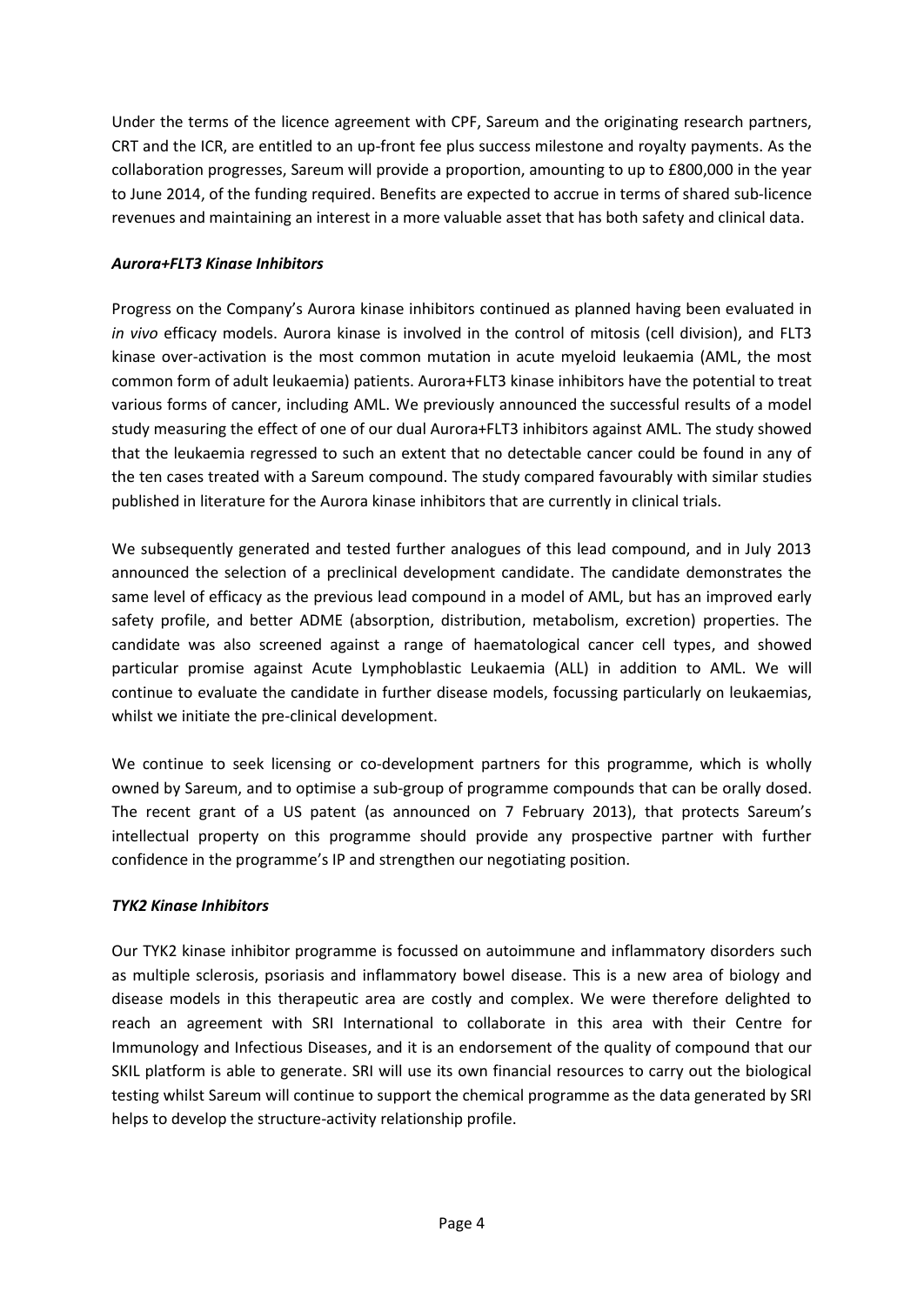Although still in the early stages, the collaboration has made excellent progress to date. SRI has evaluated a set of Sareum compounds through a battery of *in vitro* and cellular assays to select the more promising, orally bioavailable compounds for progression into disease models. These models show a strong blocking of TYK2-dependent signalling and initial demonstrations of efficacy in a psoriasis model.

In the meantime a greater understanding of TYK2 biology has been developed by the scientific community. There is strong evidence to suggest that TYK2 inhibition will not lead to broad immunosuppression, which could leave patients susceptible to infections, and that small-molecule TYK2 inhibitors could be used as promising therapies for psoriasis, irritable bowel disease and multiple sclerosis.

## **Other programmes**

Through our SKIL platform, the Company has developed chemical leads that inhibit the activity of VEGFR-3 kinase, which is often over-expressed in many different types of cancer including lung, gastric and prostate. We have a lead series of compounds that demonstrate potent inhibition of lymph cell growth by selectively inhibiting VEGFR-3. Lymph vessels are known to be a major route of metastasis, therefore inhibitors of VEGFR-3 have the potential to reduce, delay or inhibit the spread of cancer throughout the body. However, we have prioritised our research spend on other programmes whilst we investigate grant funding opportunities alongside a partner with the necessary biology expertise to assist us in the progression of this programme. Meanwhile, we await with interest the results of early clinical trials on another company's product with a similar mode of action.

In April we were pleased to be notified by the Technology Strategy Board of a grant of up to £150,000 from the Biomedical Catalyst to support our FASN Inhibitor programme. Overexpression of FASN is common in many cancers and has been linked to poor prognosis and reduced disease-free survival. Sareum has developed a novel chemical series that shows promising efficacy in breast cancer cell models. The funding is enabling the Company to explore further the potential of the chemical series. Initial results have been promising, and we hope to be able to report progress during the next few months.

### **Outlook**

The Directors believe that the Company has matured considerably over the period, with real progress made in our key programmes. Our broadened approach of entering into collaborations where appropriate, and moving programmes from discovery to pre-clinical status, is a clear endorsement of the team's ability to generate attractive drug development candidates and support these with quality data.

Going forward, the Board will judge each programme on merit and pursue the commercialisation strategy that it believes will generate the best shareholder returns. At the same time, we will be looking outside the Company to identify assets in development, either in oncology or other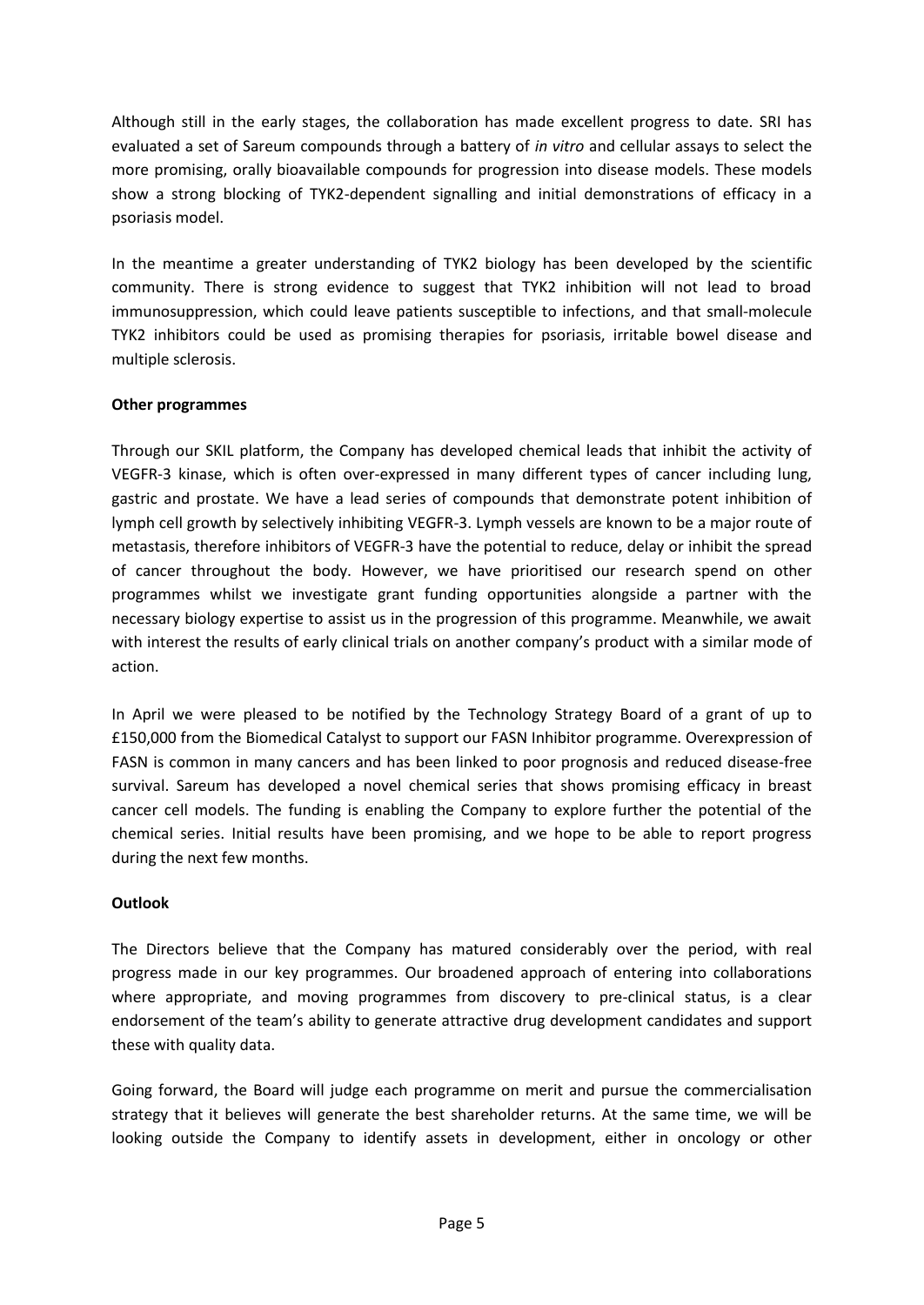therapeutic areas, where Sareum's expertise could be used to accelerate development either as a co-development activity or through in-licensing.

In summary, we are expecting a busy period in the year ahead with activities on a number of fronts all aimed at building the value of research assets in the business and reaping some rewards for the research and development completed to date.

**Dr Paul Harper**

**Chairman**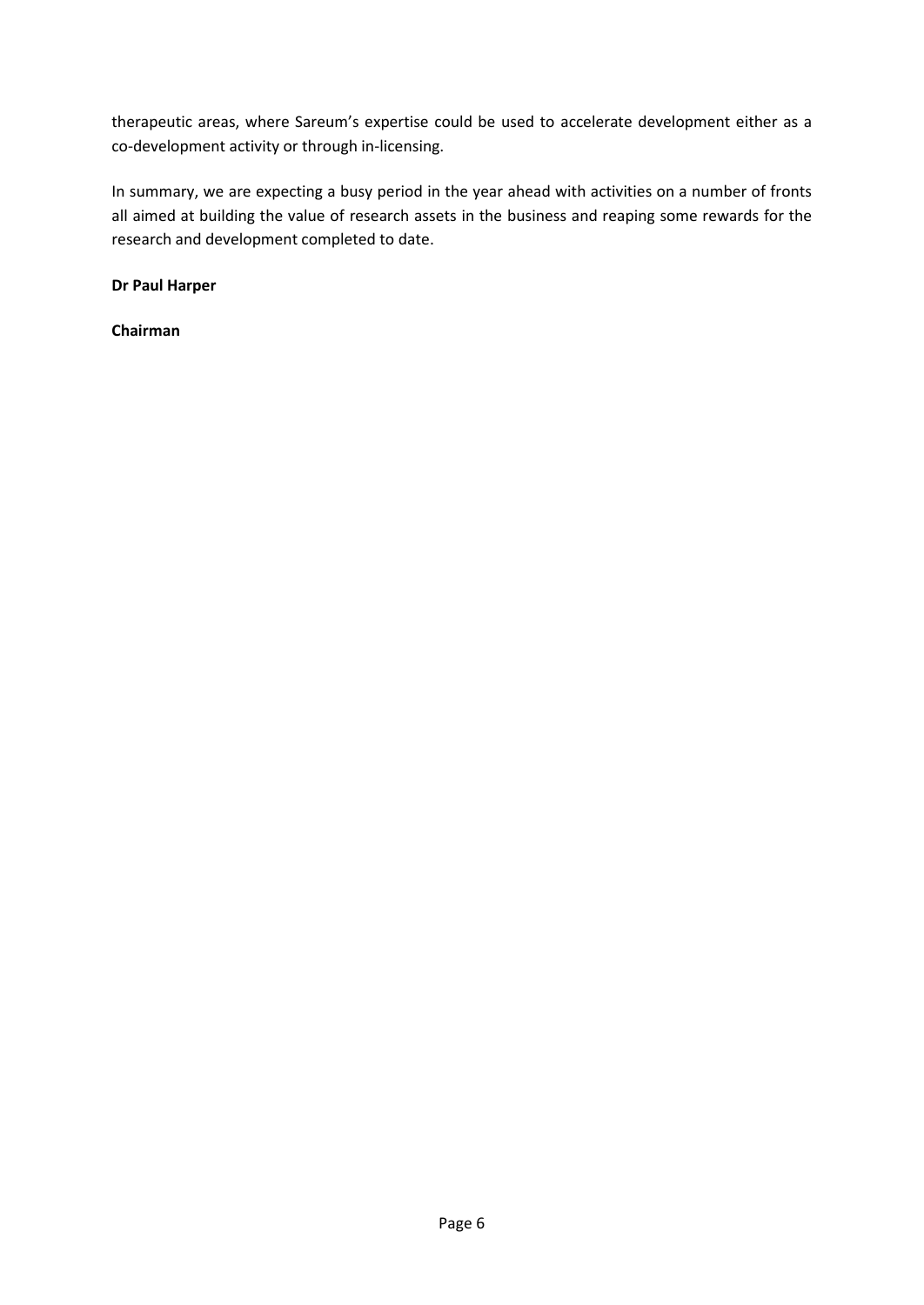## Sareum Holdings plc

### Consolidated Income Statement

for the year ended 30 June 2013

|                                                                                 | <b>Notes</b> | 2013<br>£  | 2012<br>$\mathbf{f}$ |
|---------------------------------------------------------------------------------|--------------|------------|----------------------|
| <b>CONTINUING OPERATIONS</b><br>Revenue                                         |              |            |                      |
| Administrative expenses                                                         |              | (606, 134) | (726, 660)           |
| <b>OPERATING LOSS</b>                                                           |              | (606, 134) | (726, 660)           |
| Finance income                                                                  |              | 3,332      | 4,821                |
| <b>LOSS BEFORE INCOME TAX</b>                                                   | 3            | (602, 802) | (721, 839)           |
| Income tax                                                                      | 4            | 63,671     | 71,276               |
| <b>LOSS FOR THE YEAR</b>                                                        |              | (539, 131) | (650,563)            |
| Loss attributable to:<br>Owners of the parent                                   |              | (539, 131) | (650, 563)           |
| Earnings per share expressed<br>in pence per share:<br><b>Basic and diluted</b> | 5            | $(0.04)$ p | (0.04)p              |
| <b>Consolidated Statement of Comprehensive Income</b>                           |              |            |                      |
| for the year ended 30 June 2013                                                 |              |            |                      |
|                                                                                 |              | 2013<br>£  | 2012<br>£            |
| <b>LOSS FOR THE YEAR</b>                                                        |              | (539, 131) | (650, 563)           |
| OTHER COMPREHENSIVE INCOME                                                      |              |            |                      |
| TOTAL COMPREHENSIVE INCOME FOR THE YEAR                                         |              | (539, 131) | (650, 563)           |
| Total comprehensive income attributable                                         |              |            |                      |
| to:<br>Owners of the parent                                                     |              | (539, 131) | (650, 563)           |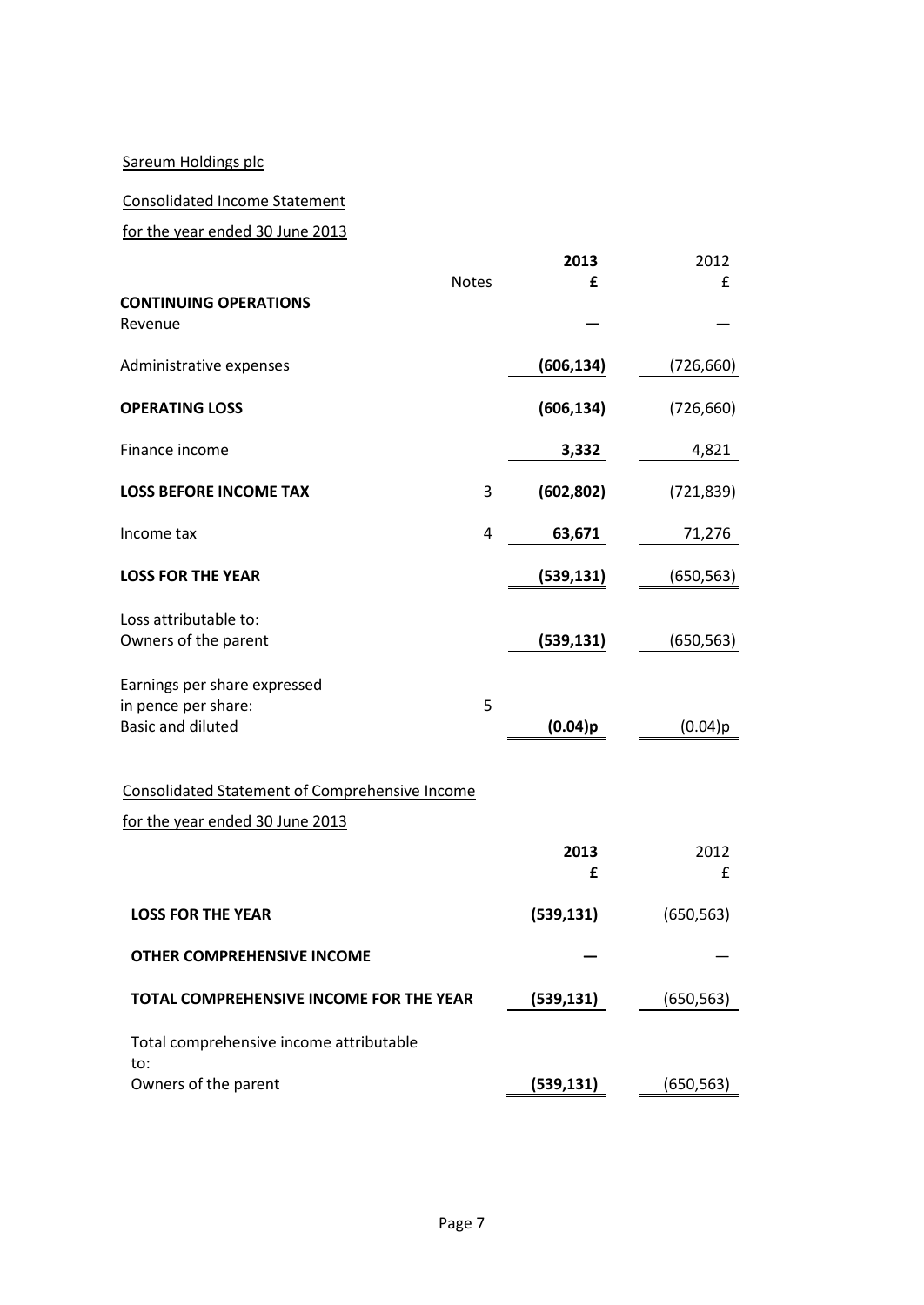## Sareum Holdings plc (Registered number: 05147578)

## Consolidated Balance Sheet

30 June 2013

|                                                    |              | 2013         | 2012         |
|----------------------------------------------------|--------------|--------------|--------------|
|                                                    | <b>Notes</b> | £            | f            |
| <b>ASSETS</b>                                      |              |              |              |
| <b>NON-CURRENT ASSETS</b>                          |              |              |              |
| Intangible assets                                  |              |              |              |
| Property, plant and equipment                      |              |              | 363          |
| Investments                                        |              |              |              |
|                                                    |              |              | 363          |
| <b>CURRENT ASSETS</b>                              |              |              |              |
| Trade and other receivables                        |              | 41,828       | 30,972       |
| Tax receivable                                     |              | 55,585       | 61,362       |
| Cash and cash equivalents                          | 6            | 421,611      | 510,555      |
|                                                    |              |              |              |
|                                                    |              | 519,024      | 602,889      |
| <b>LIABILITIES</b>                                 |              |              |              |
| <b>CURRENT LIABILITIES</b>                         |              |              |              |
| Trade and other payables                           |              | 79,922       | 122,874      |
| <b>NET CURRENT ASSETS</b>                          |              | 439,102      | 480,015      |
| <b>NET ASSETS</b>                                  |              | 439,102      | 480,378      |
|                                                    |              |              |              |
| <b>SHAREHOLDERS' EQUITY</b>                        |              |              |              |
| Called up share capital                            |              | 380,384      | 370,075      |
| Share premium                                      |              | 7,611,588    | 7,131,433    |
| Share-based compensation reserve<br>Merger reserve |              | 53,864<br>27 | 46,473<br>27 |
| Retained earnings                                  |              | (7,606,761)  | (7,067,630)  |
|                                                    |              |              |              |
| <b>TOTAL EQUITY</b>                                |              | 439,102      | 480,378      |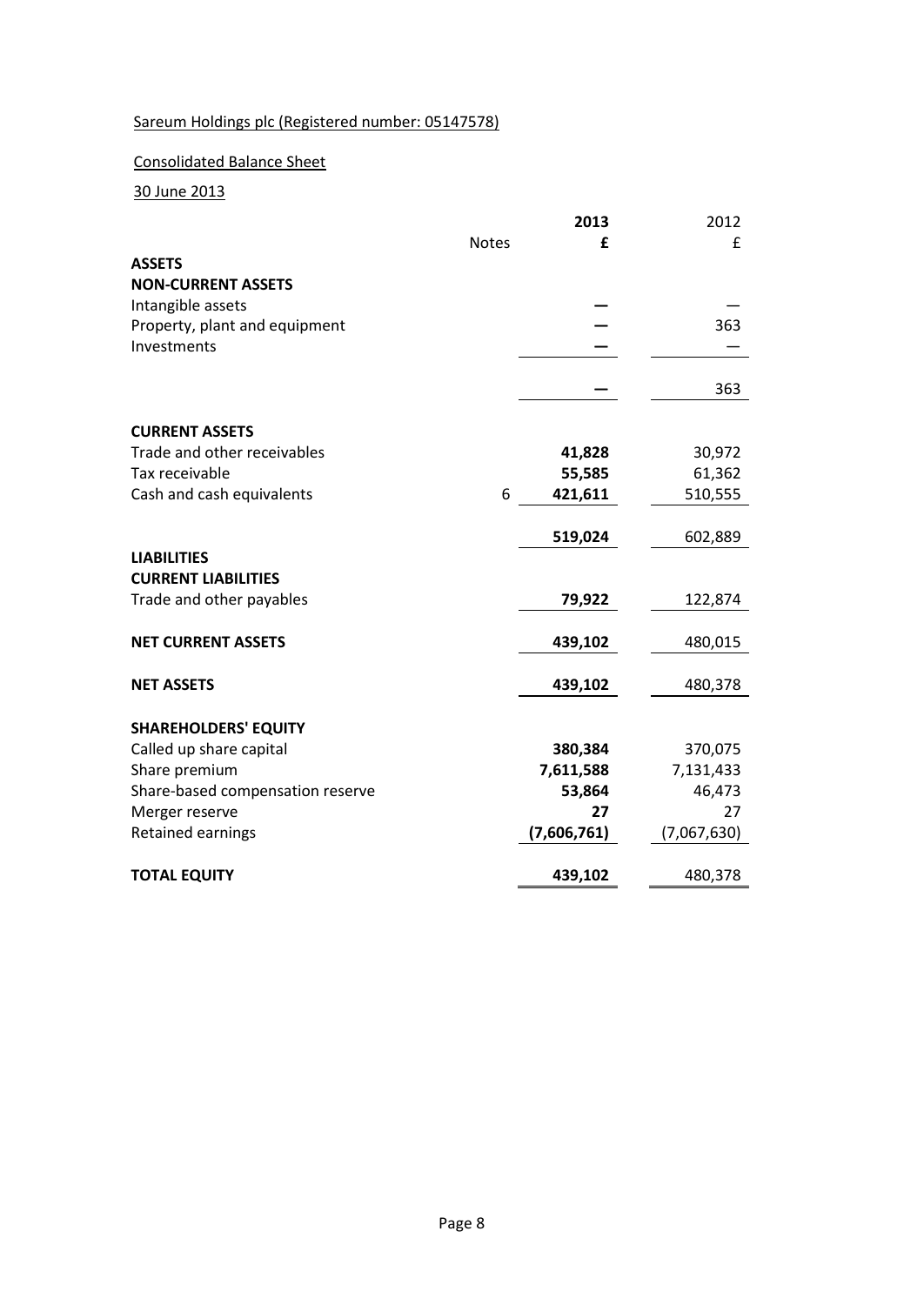# Sareum Holdings plc (Registered number: 05147578)

## Consolidated Statement of Changes in Equity

## for the year ended 30 June 2013

|                                                                                                              | Called up<br>share capital<br>£                       | Retained<br>earnings<br>£    | Share premium<br>£              |
|--------------------------------------------------------------------------------------------------------------|-------------------------------------------------------|------------------------------|---------------------------------|
| Balance at 1 July 2011                                                                                       | 362,649                                               | (6,417,067)                  | 6,901,816                       |
| <b>Changes in equity</b><br>Issue of share capital<br>Total comprehensive income<br>Share-based compensation | 7,426                                                 | (650, 563)                   | 229,617                         |
| Balance at 30 June 2012                                                                                      | 370,075                                               | (7,067,630)                  | 7,131,433                       |
| <b>Changes in equity</b><br>Issue of share capital<br>Total comprehensive income<br>Share-based compensation | 10,309                                                | (539, 131)                   | 480,155                         |
| Balance at 30 June 2013                                                                                      | 380,384                                               | (7,606,761)                  | 7,611,588                       |
| Balance at 1 July 2011                                                                                       | Share-based<br>compensation<br>reserve<br>£<br>28,338 | Merger<br>reserve<br>£<br>27 | Total equity<br>£<br>875,763    |
| <b>Changes in equity</b><br>Issue of share capital<br>Total comprehensive income<br>Share-based compensation | 18,135                                                |                              | 237,043<br>(650, 563)<br>18,135 |
| Balance at 30 June 2012                                                                                      | 46,473                                                | 27                           | 480,378                         |
| <b>Changes in equity</b><br>Issue of share capital<br>Total comprehensive income<br>Share-based compensation | 7,391                                                 |                              | 490,464<br>(539, 131)<br>7,391  |
| Balance at 30 June 2013                                                                                      | 53,864                                                | 27                           | 439,102                         |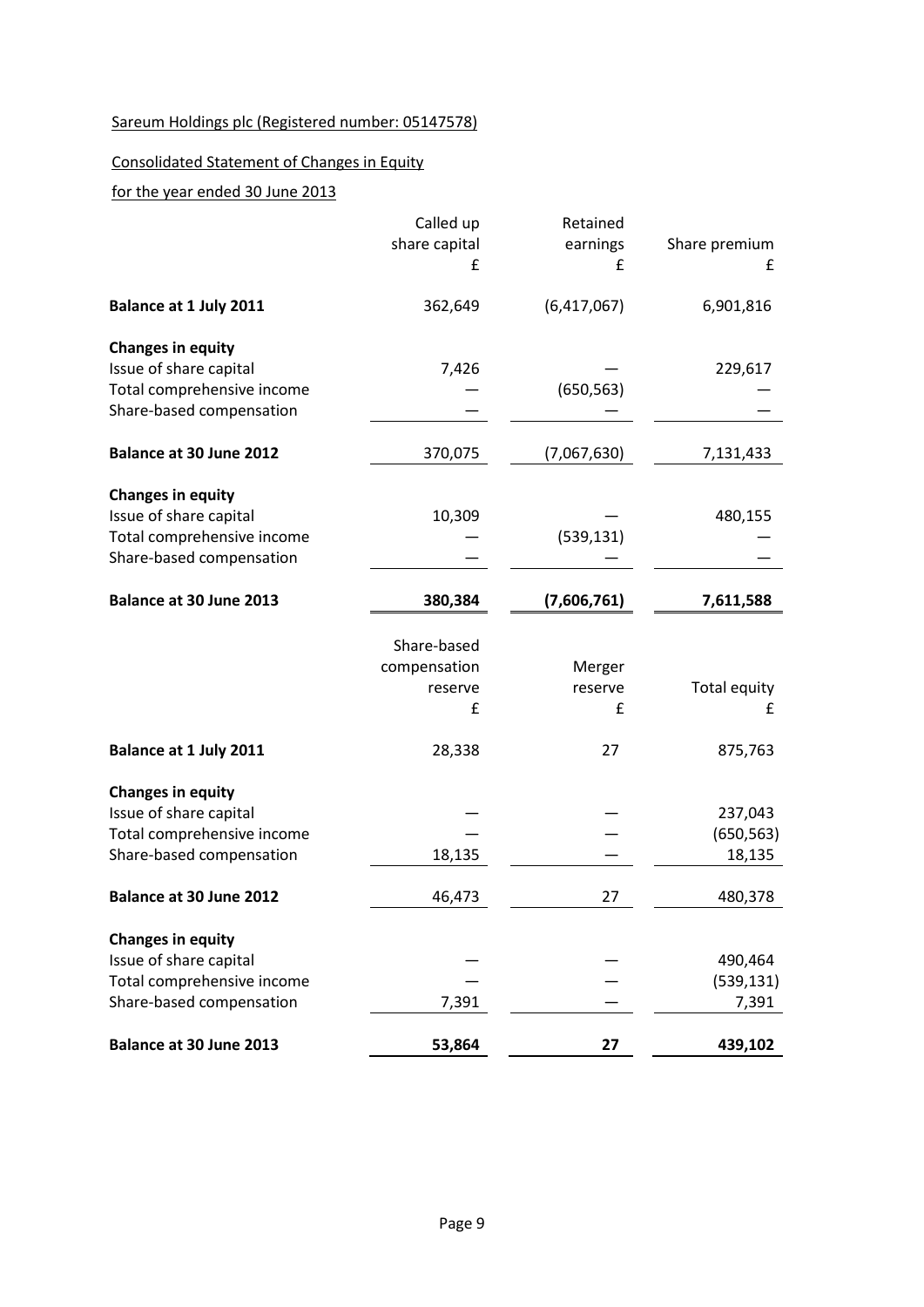## Sareum Holdings plc

## Consolidated Cash Flow Statement

## for the year ended 30 June 2013

|                                                |                | 2013       | 2012       |
|------------------------------------------------|----------------|------------|------------|
|                                                | <b>Notes</b>   | £          | £          |
| Cash flows from operating activities           |                |            |            |
| Cash used in operations                        | $\overline{7}$ | (652, 188) | (672, 142) |
| Tax paid                                       |                | 69,448     | 70,004     |
|                                                |                |            |            |
| Net cash from operating activities             |                | (582, 740) | (602, 138) |
|                                                |                |            |            |
| Cash flows from investing activities           |                |            |            |
| Interest received                              |                | 3,332      | 4,821      |
|                                                |                |            |            |
| Net cash from investing activities             |                | 3,332      | 4,821      |
|                                                |                |            |            |
| <b>Cash flows from financing activities</b>    |                |            |            |
| Share issue                                    |                | 10,309     | 7,426      |
| Share premium on share issue                   |                | 480,155    | 229,617    |
|                                                |                |            |            |
| Net cash from financing activities             |                | 490,464    | 237,043    |
|                                                |                |            |            |
|                                                |                |            |            |
|                                                |                |            |            |
| Decrease in cash and cash equivalents          |                | (88, 944)  | (360, 274) |
|                                                |                |            |            |
| Cash and cash equivalents at beginning of year |                | 510,555    | 870,829    |
|                                                |                |            |            |
| Cash and cash equivalents at end of year       | 6              | 421,611    | 510,555    |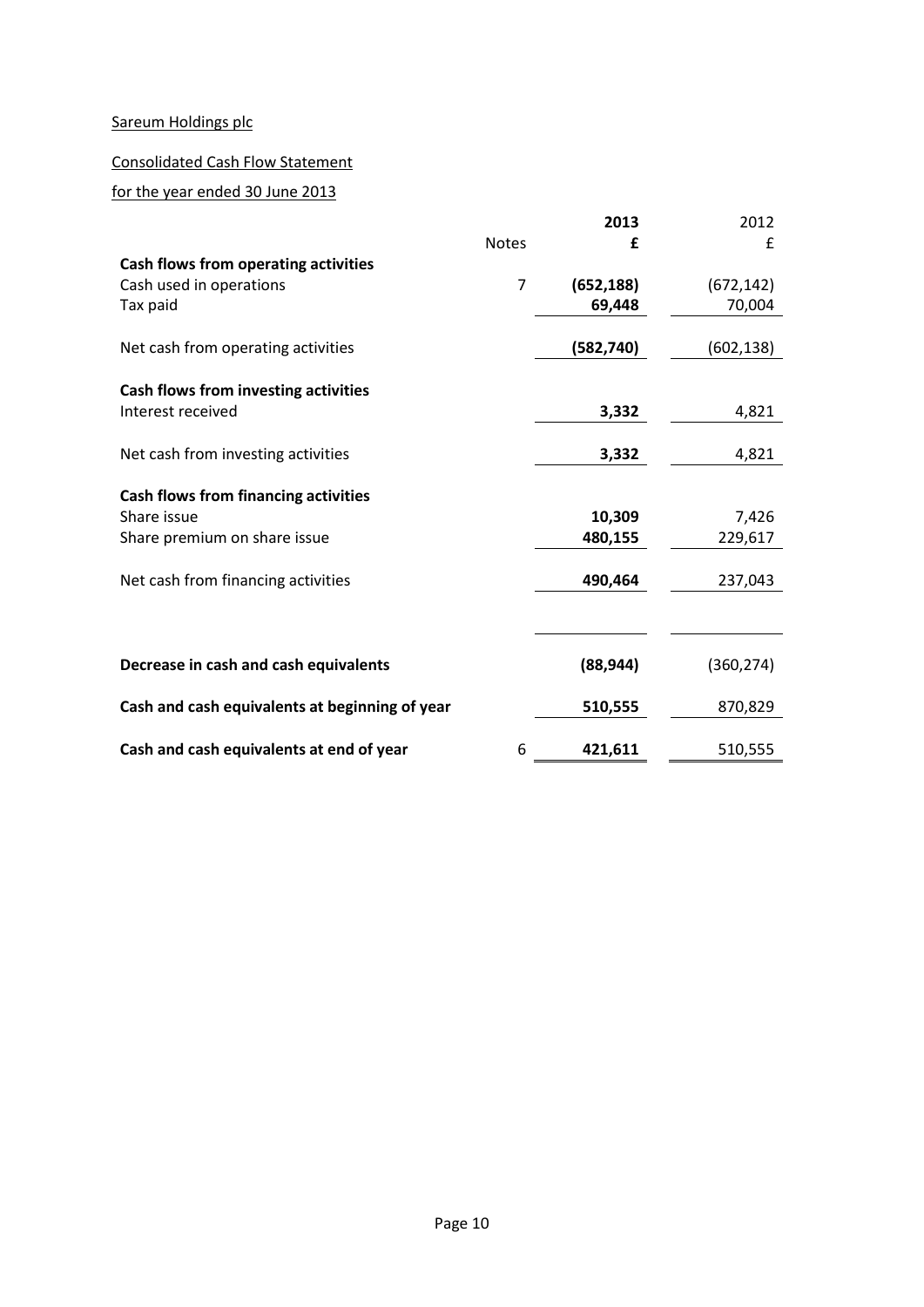# **Notes to the Consolidated Financial Statements for the year ended 30 June 2013**

## **1. Adoption of new and revised International Financial Reporting Standards (IFRS)**

In the current year, the Group has adopted all of the revised Standards and Interpretations issued by the International Accounting Standards Board (lASB) and the International Financial Reporting Interpretations Committee (IFRIC) of the IASB that are relevant to its operations.

The Group has adopted the following new and amended IFRS and IFRIC interpretation during the year. Adoption of this revised standard and interpretation did not have any effect on the financial performance or financial position of the Group in the current or prior periods.

– Amendments to IAS 1 'Presentation of Financial Statements' – presentation of items of other comprehensive income

At the date of authorisation of these financial statements, the following standards and interpretations relevant to the Group that have not been applied in these financial statements were in issue but not yet effective or endorsed (unless otherwise stated):

– IAS 19\* 'Amendment to Employee Benefits' (applies to periods beginning from 1 January 2013)

– IFRS 10\*\* 'Consolidated Financial Statements' (applies to periods beginning from 1 January 2013)

– IFRS 12\*\* 'Disclosure of Interests in Other Entities' (applies to periods beginning from 1 January 2013)

– IFRS 13\* 'Fair Value Measurement' (applies to periods beginning from 1 January 2013)

– IFRS 7\* 'Amendment to Financial Instruments: Disclosures' (applies to periods beginning from 1 January 2013)

\*Endorsed by the European Union.

\*\*Endorsed by the European Union for periods starting on or after 1 January 2014.

The Directors anticipate that the adoption of these standards and interpretations in future years will have no material impact on the financial statements of the Group.

No standards or interpretations adopted in the year had any material impact on the financial statements of the Group.

## **2. Accounting policies**

### **Basis of preparation**

The consolidated financial statements of Sareum Holdings plc and its subsidiaries (the Group) have been prepared in accordance with International Financial Reporting Standards (IFRS), as adopted for use in the European Union, with IFRIC interpretations and with those parts of the Companies Act 2006 applicable to companies reporting under IFRS. The financial statements have been prepared under the historical cost convention.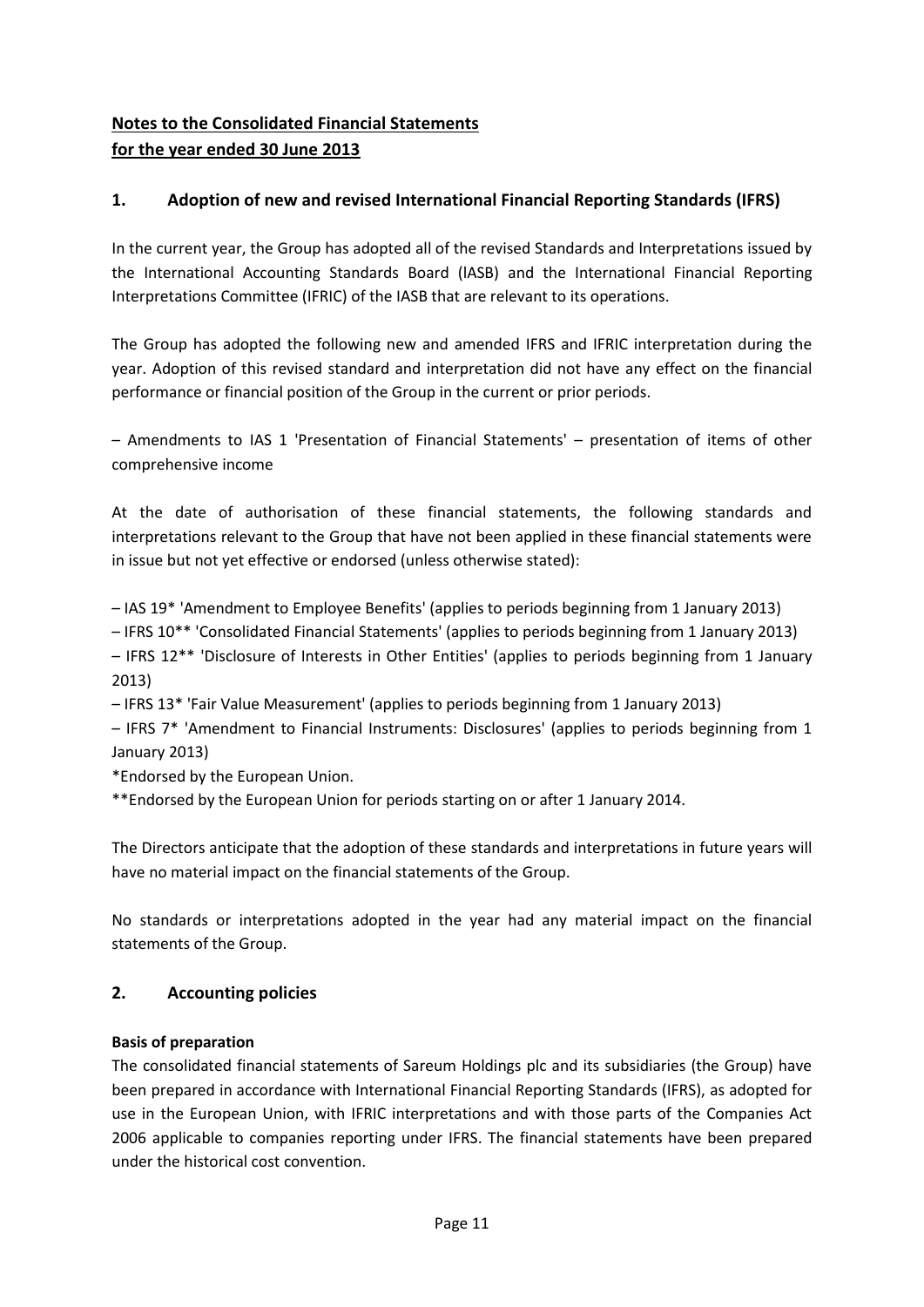IFRS comprise standards and interpretations approved by the International Accounting Standards Board (IASB). IFRS, as adopted by the European Union, differ in certain respects from IFRS as issued by the IASB. However, consolidated financial statements for the financial years presented would be no different had IFRS as issued by the IASB been applied. References to IFRS hereafter should be construed as references to IFRS as adopted by the European Union.

### **Going concern**

Sareum Holdings plc is a research and development based business with, at present, no currently marketed products. The Directors consider that the cash held by the Group, together with financing from the Standby Equity Distribution Agreement, described in more detail in the Report of the Directors, will be sufficient to support the Group's activities for the foreseeable future and therefore the financial statements have been prepared on a going concern basis.

#### **Basis of consolidation**

The consolidated financial statements incorporate the financial statements of the Company and entities controlled by the Company (its subsidiaries) made up to 30 June each year. Control is achieved where the Company has the power to govern the financial and operating policies of another entity or business, so as to obtain benefits from its activities. The consolidated financial statements present the results of the Company and its subsidiaries (the Group) as if they formed a single entity. Intercompany transactions and balances between Group companies are eliminated on consolidation.

#### **Amortisation of intangibles**

Amortisation is calculated so as to write off the cost of an asset over the useful economic life of that asset as follows:

Intellectual property – straight-line over five years

#### **Property, plant and equipment**

Depreciation is provided at the following annual rates in order to write off each asset over its estimated useful life.

Fixtures and computers – straight-line over three or four years

#### **Financial instruments**

Financial instruments are classified and accounted for, according to the substance of the contractual arrangement, as either financial assets, financial liabilities or equity instruments. An equity instrument is any contract that evidences a residual interest in the assets of the Company after deducting all of its liabilities.

#### **Cash and cash equivalents**

Cash and cash equivalents comprise cash on hand and demand deposits and other short-term highly liquid investments that are readily convertible to a known amount of cash and are subject to insignificant risk of change in value.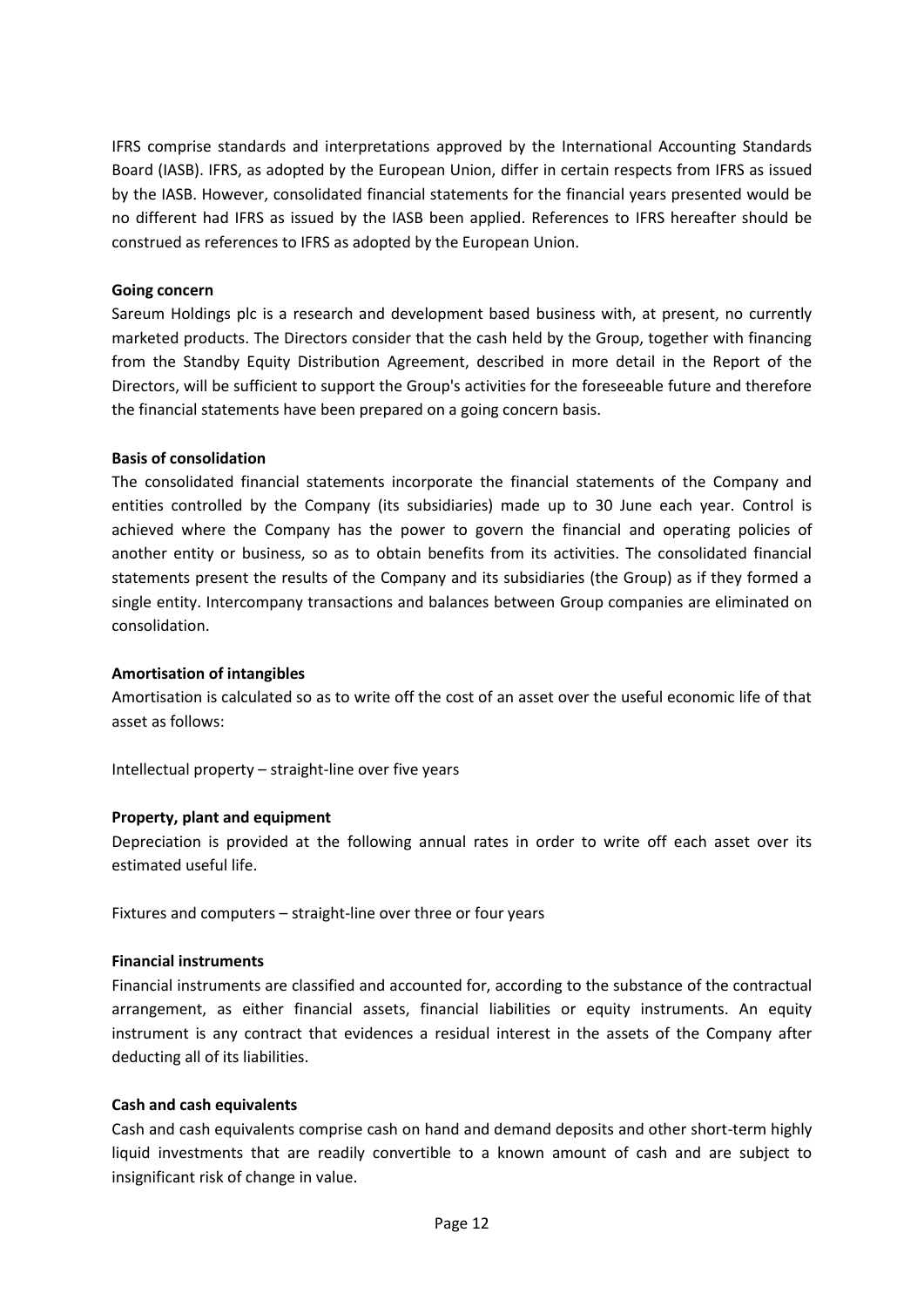### **Taxation**

Current taxes are based on the results shown in the financial statements and are calculated according to local tax rules, using tax rates enacted or substantially enacted by the balance sheet date.

Deferred tax is recognised in respect of all timing differences that have originated but not reversed at the balance sheet date where transactions or events have occurred at that date that will result in an obligation to pay more, or a right to pay less or to receive more tax, with the following exception:

Deferred tax assets are recognised only to the extent that the Directors consider that it is more likely than not that there will be suitable taxable profits from which the future reversal of the underlying timing differences can be deducted.

Deferred tax is measured on an undiscounted basis at the tax rates that are expected to apply in the periods in which timing differences reverse, based on the tax rates and laws enacted or substantively enacted at the balance sheet date.

### **Research and development**

Expenditure on research and development is written off in the year in which it is incurred.

### **Operating lease agreements**

Rentals applicable to operating leases where substantially all the benefits and risks of ownership remain with the lessor are charged against profits on a straight-line basis over the period of the lease.

### **Pension contributions**

The Group does not operate a pension scheme for the benefit of its employees but instead makes contributions to their personal pension policies. The contributions due for the period are charged to the profit and loss account.

#### **Employee share scheme**

The Group has in place a share option scheme for employees, which allows them to acquire shares in the Company. Equity-settled share-based payments are measured at fair value at the date of grant. The fair value of options granted is recognised as an expense spread over the estimated vesting period of the options granted. Fair value is measured using the Black-Scholes model, taking into account the terms and conditions upon which the options were granted.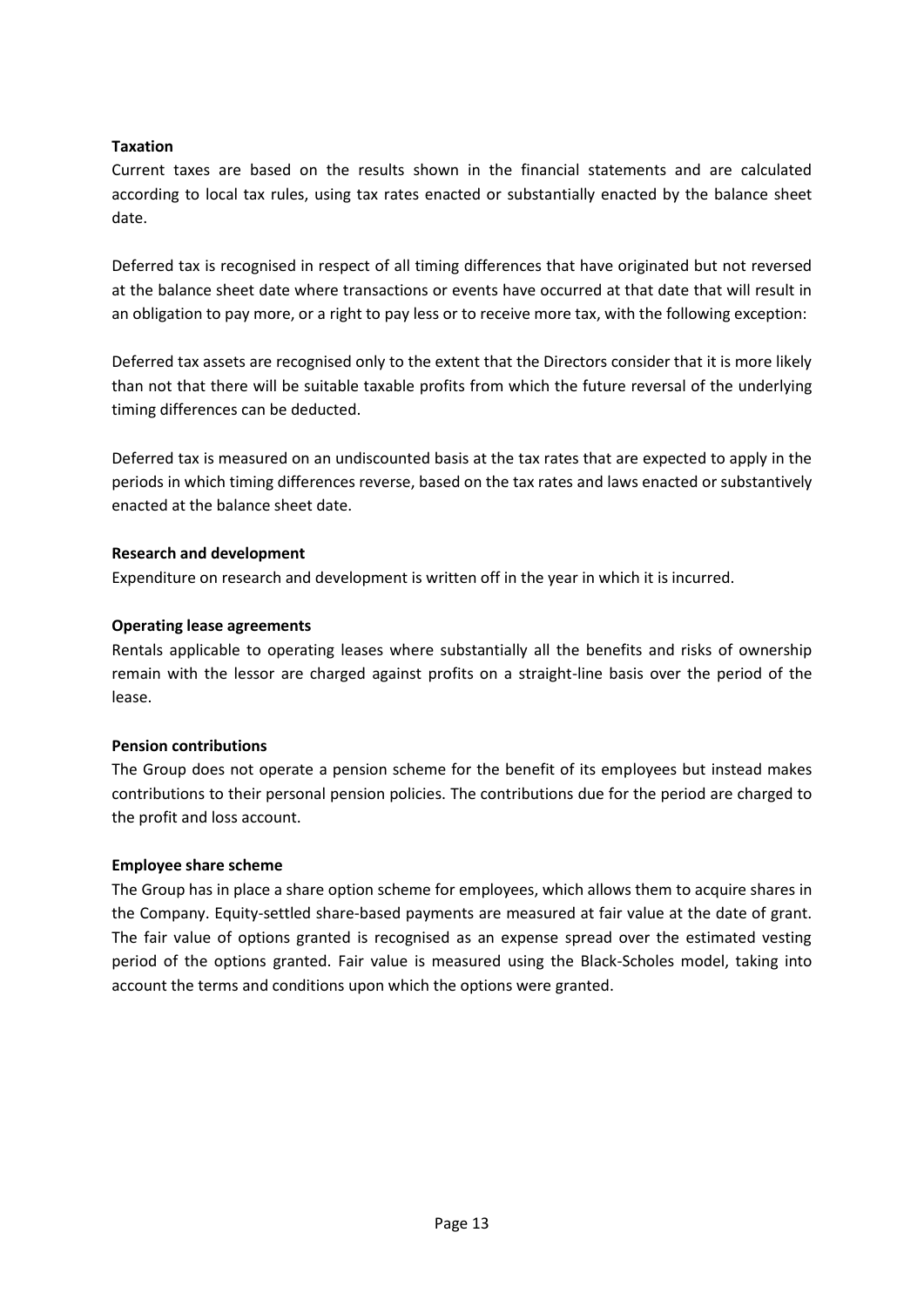## **3. Loss before income tax**

The loss before income tax is stated after charging:

|                                                                                                                                | 2013      | 2012      |
|--------------------------------------------------------------------------------------------------------------------------------|-----------|-----------|
|                                                                                                                                | £         | £         |
| Other operating leases                                                                                                         | 10,688    | 10,686    |
| Depreciation - owned assets                                                                                                    | 363       | 488       |
| Intellectual property amortisation                                                                                             |           | 393       |
| Research and development                                                                                                       | 266,899   | 330,974   |
| Auditor's remuneration - see analysis below                                                                                    | 11,975    | 11,750    |
|                                                                                                                                |           |           |
| The analysis of auditor's remuneration is as follows:                                                                          |           |           |
| Fees payable to the Company's auditor for the audit of the<br>annual accounts                                                  |           |           |
| Audit of the Company                                                                                                           | 4,100     | 4,000     |
| Audit of subsidiaries                                                                                                          | 6,600     | 6,500     |
| Total audit fees                                                                                                               | 10,700    | 10,500    |
| Fees payable to the Company's auditor for other services                                                                       |           |           |
| <b>Taxation services</b>                                                                                                       | 1,275     | 1,250     |
| Total fees payable to the Company's auditor                                                                                    | 11,975    | 11,750    |
| 4.<br>Income tax                                                                                                               |           |           |
|                                                                                                                                | 2013      | 2012      |
|                                                                                                                                | £         | £         |
| Current tax:<br>UK corporation tax credit on losses of the period<br>Adjustments recognised in the current year in relation to | (55, 585) | (61, 362) |
| the current tax of prior years                                                                                                 | (8,086)   | (9, 914)  |
| Tax credit to the income statement                                                                                             | (63, 671) | (71, 276) |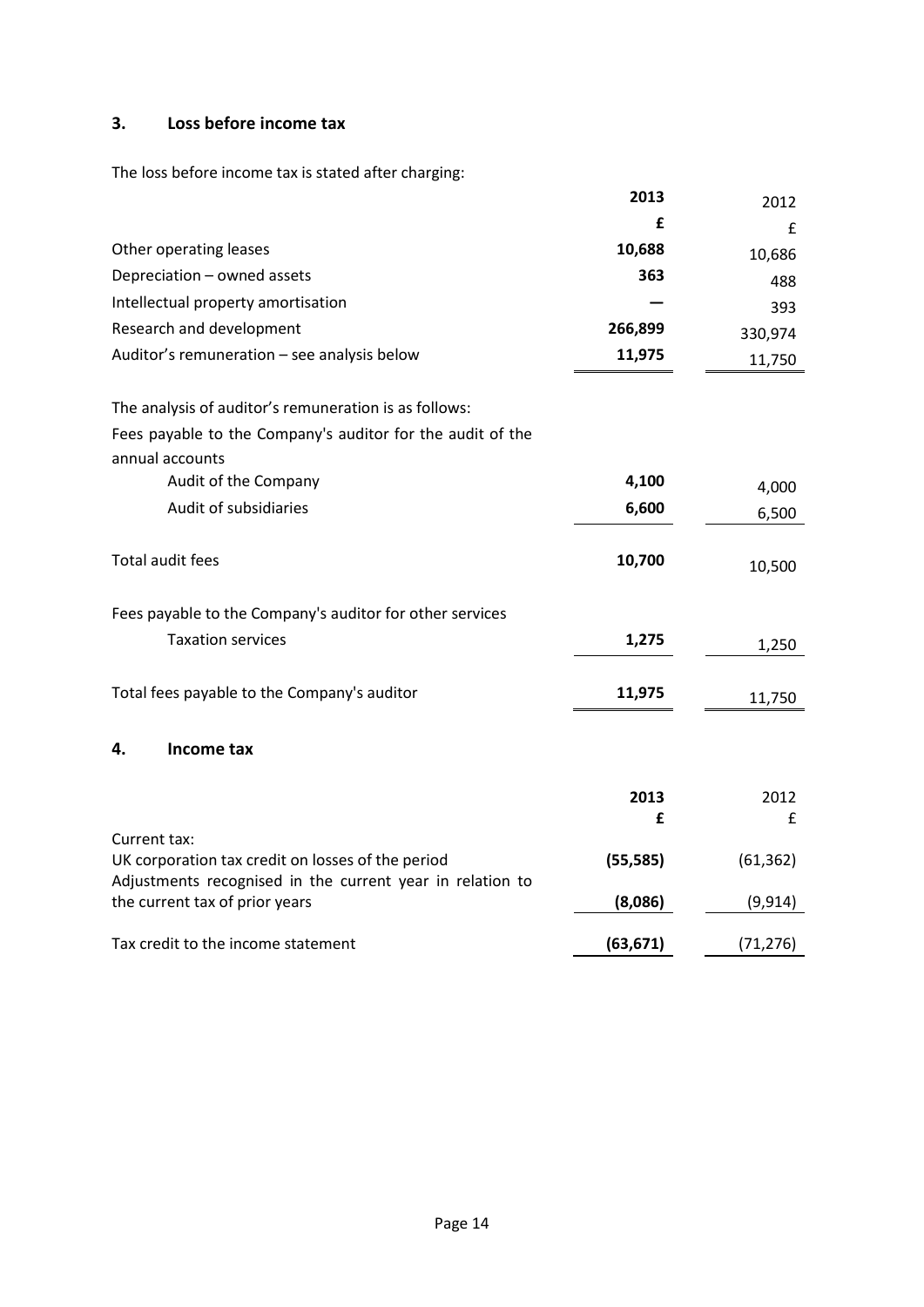The credit for the year can be reconciled to the accounting loss as follows:

|                                                     | 2013       | 2012       |
|-----------------------------------------------------|------------|------------|
| Current tax:                                        | £          | £          |
|                                                     |            |            |
| Loss before tax                                     | (602,802)  | (721,839)  |
| At standard rate of 20% (2012: 20%)<br>Effects of:  | (120, 560) | (144, 368) |
| Expenses not allowable for tax purposes             |            | 11,627     |
| Capital allowances in excess of depreciation        | (546)      | (657)      |
| Unutilised tax losses                               | 76,189     | 91,041     |
| Losses surrendered for research and development tax |            |            |
| credits (less uplift)                               | 44,917     | 42,357     |
| Research and development tax credits claimed        | (55,585)   | (61, 362)  |
| Prior year adjustments                              | (8,086)    | (9, 914)   |
| Actual current tax credit in the year               | (63, 671)  | (71,276)   |

The tax rate used above for the 2013 and 2012 reconciliations of 20% and 20%, respectively, are the small company corporation tax rates applicable in the United Kingdom, on taxable profits under tax law in that jurisdiction.

## **5. Earnings per share**

The calculation of loss per share is based on the following data:

|                                                                                                   | 2013          | 2012          |
|---------------------------------------------------------------------------------------------------|---------------|---------------|
| Loss on ordinary activities after tax                                                             | f(539, 131)   | £(650, 563)   |
| Weighted average number of shares for basic loss per share                                        | 1,494,114,039 | 1,452,212,949 |
| Basic loss per share                                                                              | (0.04p)       | (0.04p)       |
| As the Group has generated a loss for the period, there is no dilutive effect in respect of share |               |               |
| options.                                                                                          |               |               |